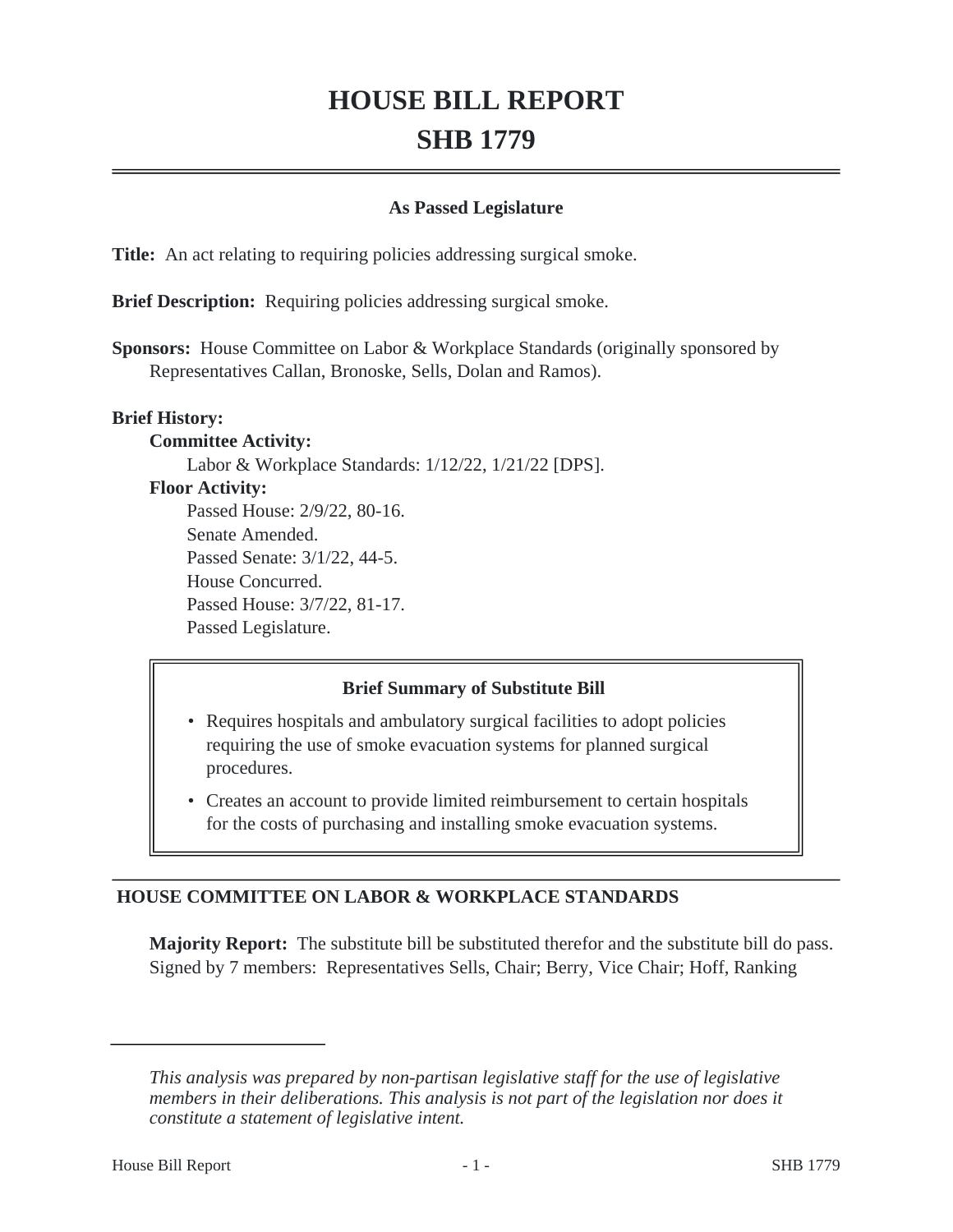Minority Member; Mosbrucker, Assistant Ranking Minority Member; Bronoske, Harris and Ortiz-Self.

**Staff:** Trudes Tango (786-7384).

## **Background:**

Washington is a "state-plan state" for purposes of the federal Occupational Safety and Health Administration (OSHA), which means Washington administers its own workplace health and safety program. The state's program, the Washington Industrial Safety and Health Act (WISHA), must be at least as effective as the OSHA standards. The WISHA covers nearly all employers and employees in the state, including state, county, and city employees. The Department of Labor and Industries (Department), through the Division of Occupational Safety and Health (DOSH), administers and enforces the WISHA.

The use of lasers or other electrosurgical equipment used on tissue during surgery can create a smoke byproduct. Although the DOSH and OSHA have educational bulletins regarding surgical smoke, there are currently no specific OSHA or WISHA standards governing surgical smoke.

## **Summary of Substitute Bill:**

Hospitals and ambulatory surgical facilities must adopt policies that require the use of a smoke evacuation system during any planned surgical procedure that is likely to generate surgical smoke which would otherwise make contact with the eyes or respiratory tract of occupants in the room. The hospital or ambulatory surgical facility may select any smoke evacuation system that accounts for surgical techniques and procedures vital to patient safety and that takes into account employee safety.

"Smoke evacuation system" is defined as equipment designed to capture and neutralize surgical smoke at the point of origin before the smoke makes contact with the eyes or the respiratory tract of occupants in the room. Smoke evacuation systems may be integrated with, or separate from, the surgical tool.

The Department must ensure compliance with this requirement during any on-site inspection and may adopt rules to implement the provision.

The act takes effect January 1, 2024, for most hospitals and ambulatory surgical facilities. For critical access hospitals, hospitals with fewer than 25 acute care beds in operation, hospitals certified by Centers for Medicare and Medicaid Services as sole community hospitals, and hospitals that qualify as a Medicare dependent hospital, the act takes effect January 1, 2025.

The Surgical Smoke Evacuation Account is created as a nonappropriated account in the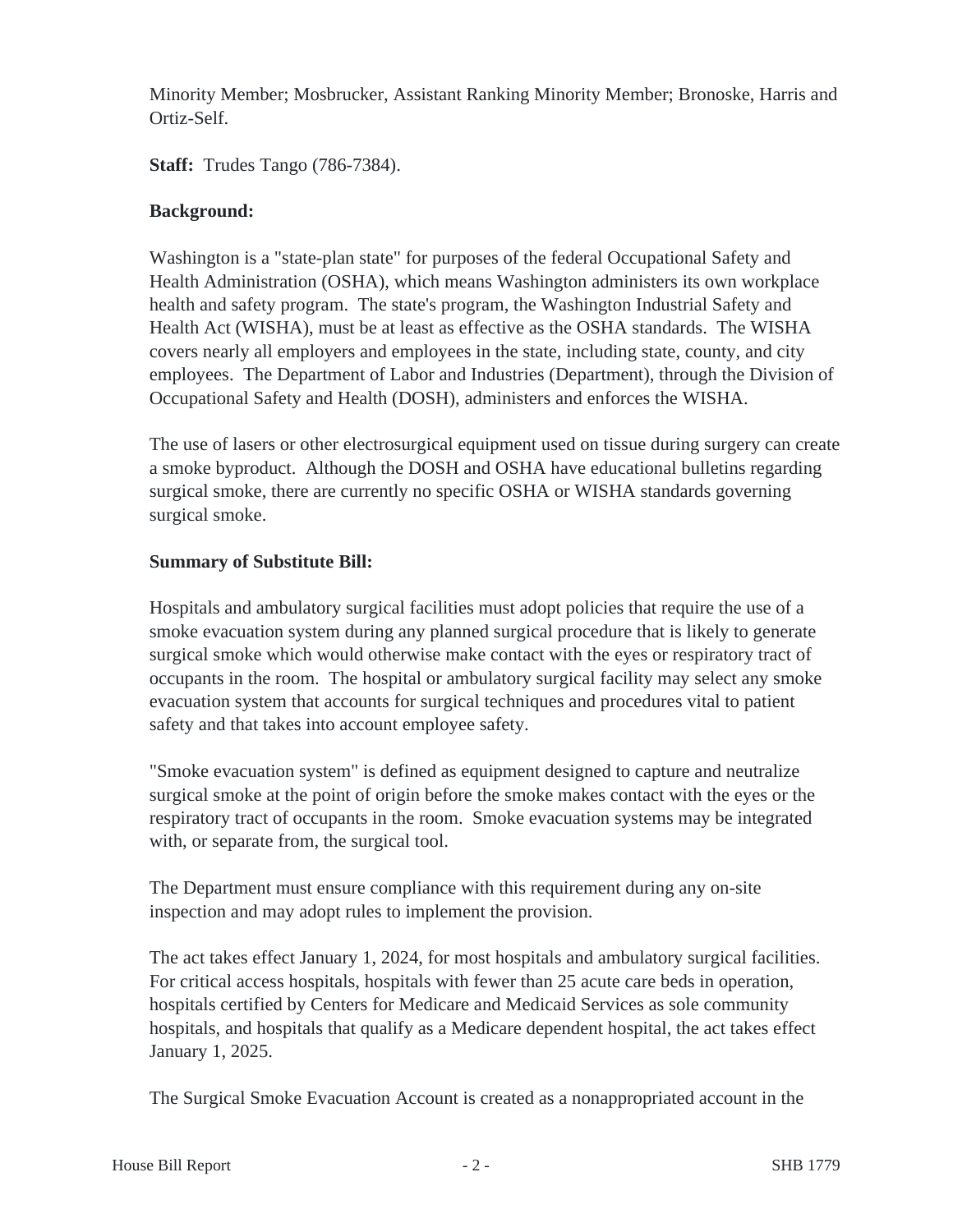custody of the State Treasurer. The Director of the Department may make expenditures from the account. Subject to funds available in the account and beginning January 2, 2025, critical access hospitals, hospitals with fewer than 25 acute care beds in operation, hospitals certified by Centers for Medicare and Medicaid Services as sole community hospitals, and hospitals that qualify as a Medicare dependent hospital, may apply to the Department for reimbursement for costs incurred to purchase and install smoke evacuation systems. The reimbursement may not exceed \$1,000 for each operation room in the hospital and reimbursements are available until moneys in the account are exhausted.

## **Appropriation:** None.

**Fiscal Note:** Available.

**Effective Date:** The bill takes effect on January 1, 2024, except that for certain specified hospitals, the bill takes effect January 1, 2025, as provided in section 2 of the act.

## **Staff Summary of Public Testimony:**

(In support) Smoke caused when human tissue is vaporized during a surgical procedure is hazardous. Studies show that surgical smoke contains many toxic compounds. Some hospitals use smoke evacuation systems, but not all do, and hospitals do not use them consistently. Regular suctioning does not filter the smoke and hazardous vapor is still in the room. This bill will make operating rooms safer. The bill gives hospitals time to implement these policies. Federal and state health and safety agencies have had recommendations on addressing surgical smoke but there are no requirements.

(Opposed) Smaller critical access hospitals will not have the resources to purchase the different types of equipment required. The bill needs to be narrowed to address only smoke outside the patient's body. The use of personal protective equipment should be allowed as an option. There should not be financial penalties. The bill should be tied to the energy performance standards applicable to hospital's heating, ventilation, and air conditioning systems.

(Other) Physicians need flexibility and should be able to use their discretion when determining what equipment to use.

**Persons Testifying:** (In support) Representative Lisa Callan, prime sponsor; Christopher Peredney; Peter Neligan; Melanie Burton; Vanessa Giles; Jennifer Pennock, Association of periOperative Registered Nurses; and Dane Austreng, Service Employees International Union Healthcare 1199NW.

(Opposed) Amy Krogstadt, Kittitas Valley Healthcare; and Katie Kolan, Washington State Hospital Association.

(Other) Tammy Fellin, Department of Labor and Industries; Mika Sinanan, Washington